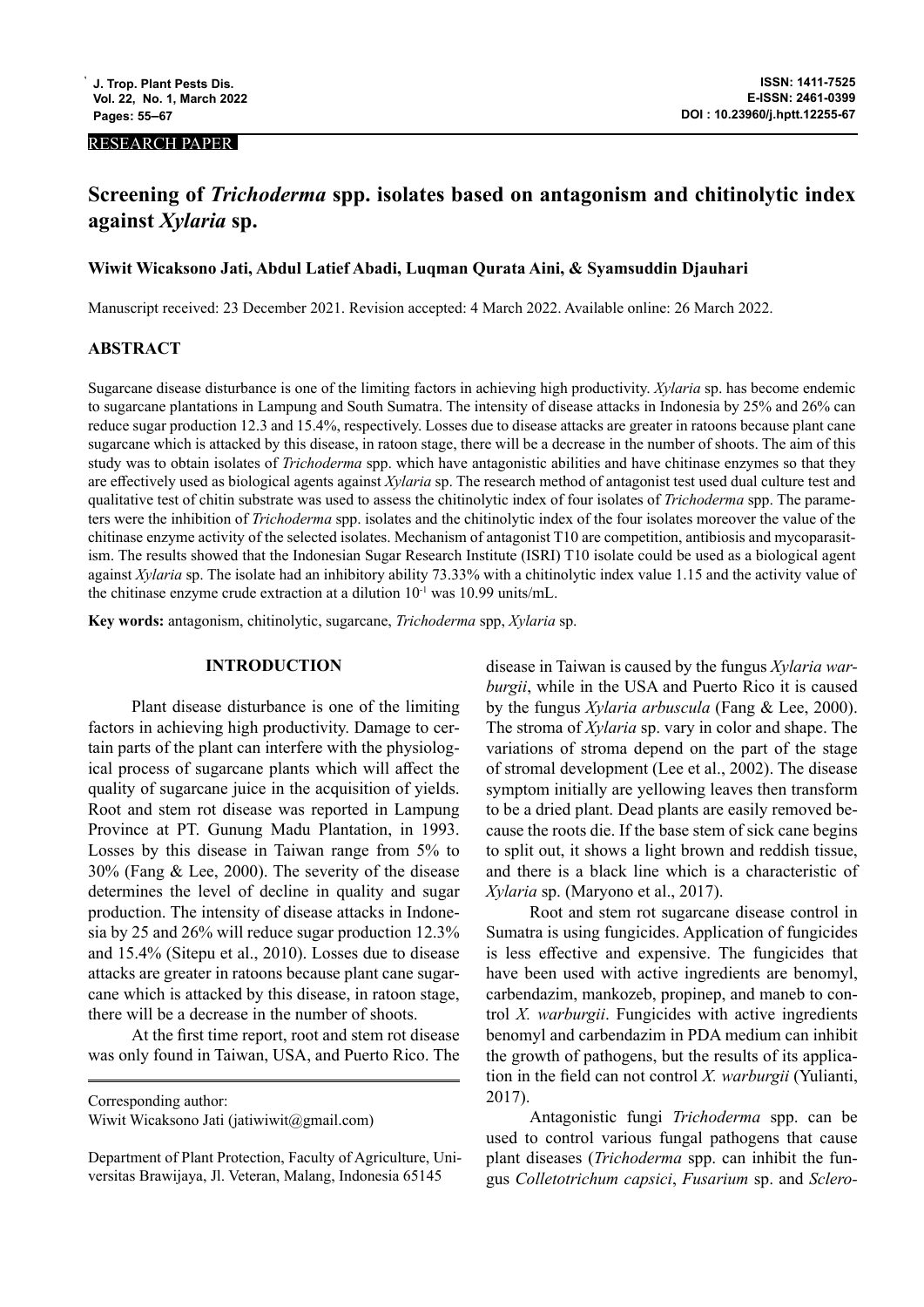*tium rolfsii* in vitro (Alfizar et al., 2013). *Trichoderma* antagonistic fungi have a broad spectrum in biological control. *Trichoderma* fungi mechanism in inhibiting the growth of pathogens indirectly through competition uptake nutrients and space, modifying environmental conditions or promoting plant growth and increasing plant resistance and antibiosis. The mechanism is directly through contact with antagonistic fungi, namely mycoparasitism (Berlian et al., 2013; Hastuti & Rahmawati, 2016).

The *Trichoderma* genus is selective for its pathogens. This occurrence correlated with the different levels of hydrolytic enzymes produced by each species of *Trichoderma* isolate when attached to the mycelium of the pathogenic fungus. *Trichoderma* spp. can produce extracellular lytic enzymes that are responsive to their antagonistic activity (Cherkupally et al., 2016).

Stability during fungal cell division and longitudinal growth of fungal hyphae are supported by cell walls. The presence of fungal cell walls is very important for fungal development. Moreover, in phytopathogenic fungi the cell wall is the first structure linked to the host plant. Fungi have a cell wall that is composed of chitin and N-acetyl glucosamine. The main constituent of fungal cell walls is chitin which is a polymer while the homopolymer of N-acetyl glucosamine. Chitin in the fungi is composed of a chain of glucan monomers (Langner & Göhre, 2016). Chitin is a polymer of N-acetylglucosamine which is a derivative of glucose. Chitin is a component of the outer cell wall of fungi (Gow et al., 2017). Chitin in fungi plays an important role, specifically in the formation of hyphal barriers, cell division, growth of hyphal tips, response to environmental stress and development of pathogenicity (Cui et al., 2013). Chitinases can have a scavenging function in cell wall plasticization or may act more specifically during cell fission, gain of nutrient chitin, or competitive interactions with other fungi. Therefore, this study aims to find an alternative control using *Trichoderma* spp. which has high inhibitory power and has a chitinase enzyme that plays a role in pathogenicity against pathogenic *Xylaria* sp.

### **MATERIALS AND METHODS**

**Research Site.** The research location is in the Plant Disease Laboratory and the Integrated Analysis Laboratory of the Indonesian Sugar Research Institute, Pasuruan, East Java.

**Morphological Observations of Four Isolates of**  *Trichoderma* **spp.** *Trichoderma* isolates were grown

on potato dextrose agar (PDA) medium for 4 days. After growing, the morphology of the antagonist fungus was observed. After the isolates were 7 days, observations were made on the color and shape of the colonies of each isolate. Small conidia and hyphae were observed under a binocular microscope with a magnification of 1000 times. Parameters observed were conidiophores, phyalid, conidia, and hyphae forms (Suanda & Ratnadi, 2017).

**Selection of Four Isolates of** *Trichoderma* **spp.** The selection of *Trichoderma* spp. isolates were carried out based on the percentage of inhibition in the antagonism test and the value of the chitinolytic index. Isolates with a high percentage of inhibition value and a high chitinolytic index value were selected as biological agents. The selected isolates were measured on the activity of the chitinase enzyme with an incubation period of 1–6 days.

**Antagonism Test Four Isolates of** *Trichoderma* **spp.**  The isolates of *Trichoderma* spp. (T1, T4, T10, and T15) and *Xylaria* sp. (Xu) were derived from isolates collected from the Indonesian Sugar Plantation Research Center. Fungal antagonism test was carried out by double culture method on PDA media. *Trichoderma* spp. and pathogens were grown in the same petri dish by facing each other with a distance of 3 cm between them. Antagonistic fungi were grown simultaneously on PDA media (Figure 1). Observations were made every day until the growth of the fungus *Xylaria* sp. as a control fulfill the petri dish. Observation of pathogen diameter as control and treatment by measuring in 4 line, that is W, Y, Z, and X (Figure 2). Determining of the inhibition percentage using the formula Amaria et al. (2013); Izzatinnisa et al. (2020) as follows:

$$
P = \frac{C \cdot T}{C} \times 100\%
$$

 $P =$  percentage of inhibition;

- $C =$  diameter mean of the pathogen in control;
- $T =$  diameter mean of the pathogen in the treatment by *Trichoderma* spp..

The experimental design in the antagonism test is a complete random design. The experiment was repeated with 3 replications. Observations were made every day until the control fulfilled the petri dish. Microscopic observations to the hyphae in the antagonist test. It is a test conducted by growing pathogens and antagonists on a glass object with PDA. Isolation of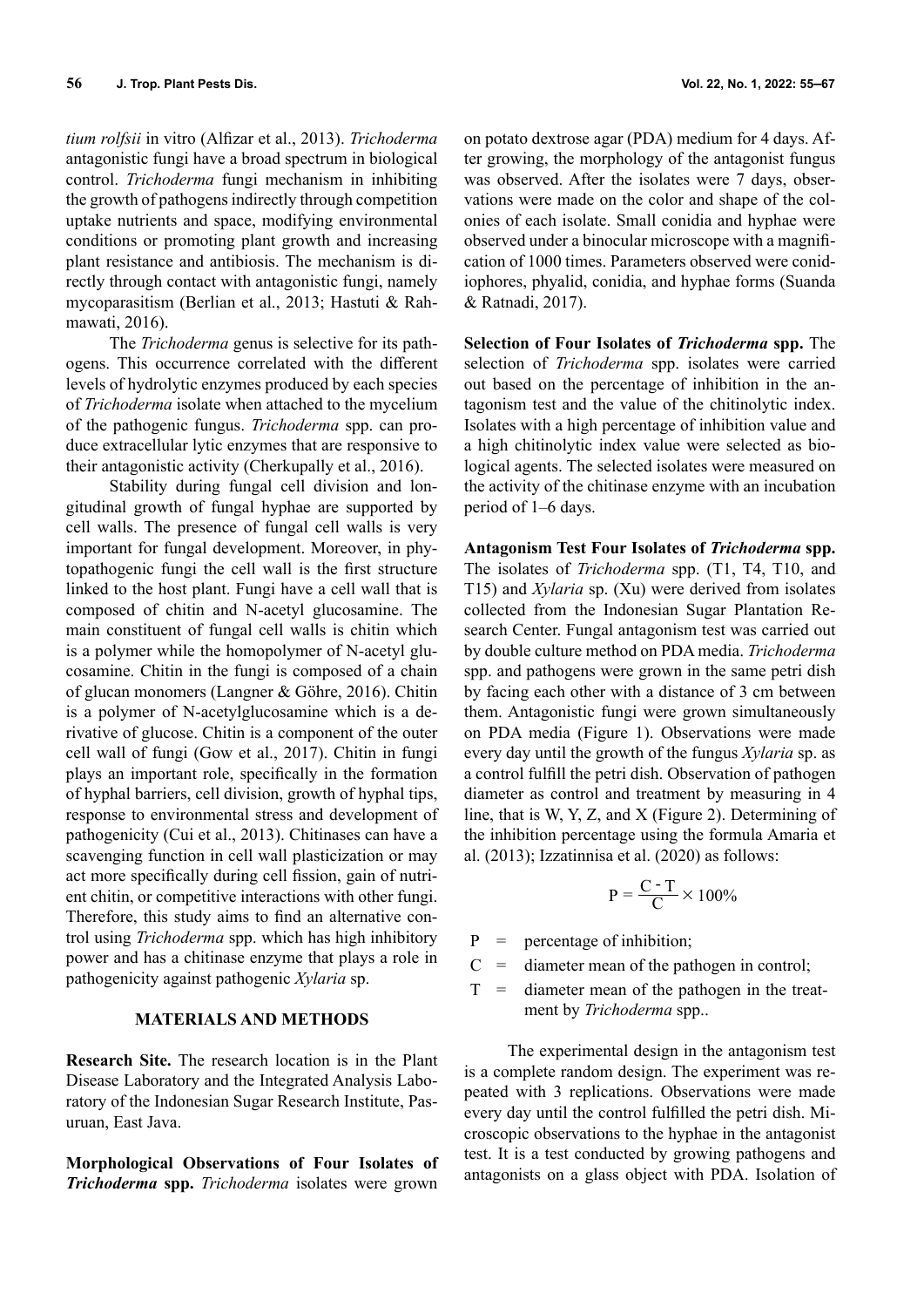pathogens and antagonists 2 days apart. Observations conducted 1 day after isolation on the object glass.

**Two-sided Antagonism Test (Inhibition by Volatile Compounds).** The antagonism test of inhibition by volatile compounds was carried out by growing antagonist fungi and pathogenic fungi on different sides. The lower side was antagonistic fungi and the upper side was pathogenic fungi. Both are folded so that there is a bottom and top. Observations were made on the diameter of the pathogen which was compared with the diameter of the control. Calculation of the percentage of inhibition using the formula Amaria et al. (2013); Izzatinnisa et al. (2020).

**Colloidal Chitin and Chitin Extraction.** Chitin isolation process consists of 2 stages, namely deproteinase and demineralization (Herdyastuti et al., 2010). Stage 1 deproteinization: 5 g of shrimp or crab shell with 50 mL of 3.5% NaOH (w/v) were heated at 65  $\degree$ C for 2 hours. The results were cooled and filtered, resulting from filtration, namely residues. Stage 2 demineralization: the residue from the deproteinization was added

50 mL of 1 M HCL, stirred for 30 min at room temperature. Then filtered to obtain the residue. The residue was rinsed by distilled water until the pH was neutral. The residue was dried at 60 °C, obtained as chitin. Its chitin that is isolated from the shells of shrimp or crab is used to make colloidal chitin.

Colloidal chitin was prepared by means of 20 g chitin added by 300 mL of concentrated HCl and homogenized. Then incubated in the refrigerator for 24 hours. The solution was added with 200 mL of distilled water which was ready at  $4^{\circ}$ C for one night, then filtered with glass wool. The precipitate was neutralized with 12 N NaOH until pH 7. Its solution was centrifuged at 4000 rpm for 10 min. The precipitate obtained was rinsed with sterile distilled water then centrifuged at 4000 rpm for 10 min (Saskiawan & Handayani, 2011).

**Chitin Substrate Qualitative Test and Determination of Chitinolytic Index.** Composition of colloidal chitin media with pH 7 are  $MgSO_4$  0.15 g,  $(NH_4)SO_4$ 1.5 g,  $KH_2PO_4$  1 g, citric acid 0.5 g, agar 7 g, 40 mL colloidal chitin 5%, NA 1.6 g, bromocresol purple 0.15



Figure 1. Test of antagonism of *Xylaria* sp.. (P) With the antagonist fungus *Trichoderma* spp., (C) Is the diameter of the pathogen in control (P), (T) Is the diameter of the pathogen (P) in the treatment of *Trichoderma* spp. isolates. (T) (Izzatinnisa et al., 2020).



Figure 2. Measuring the mean colony diameter of the pathogen (Halwiyah et al., 2019).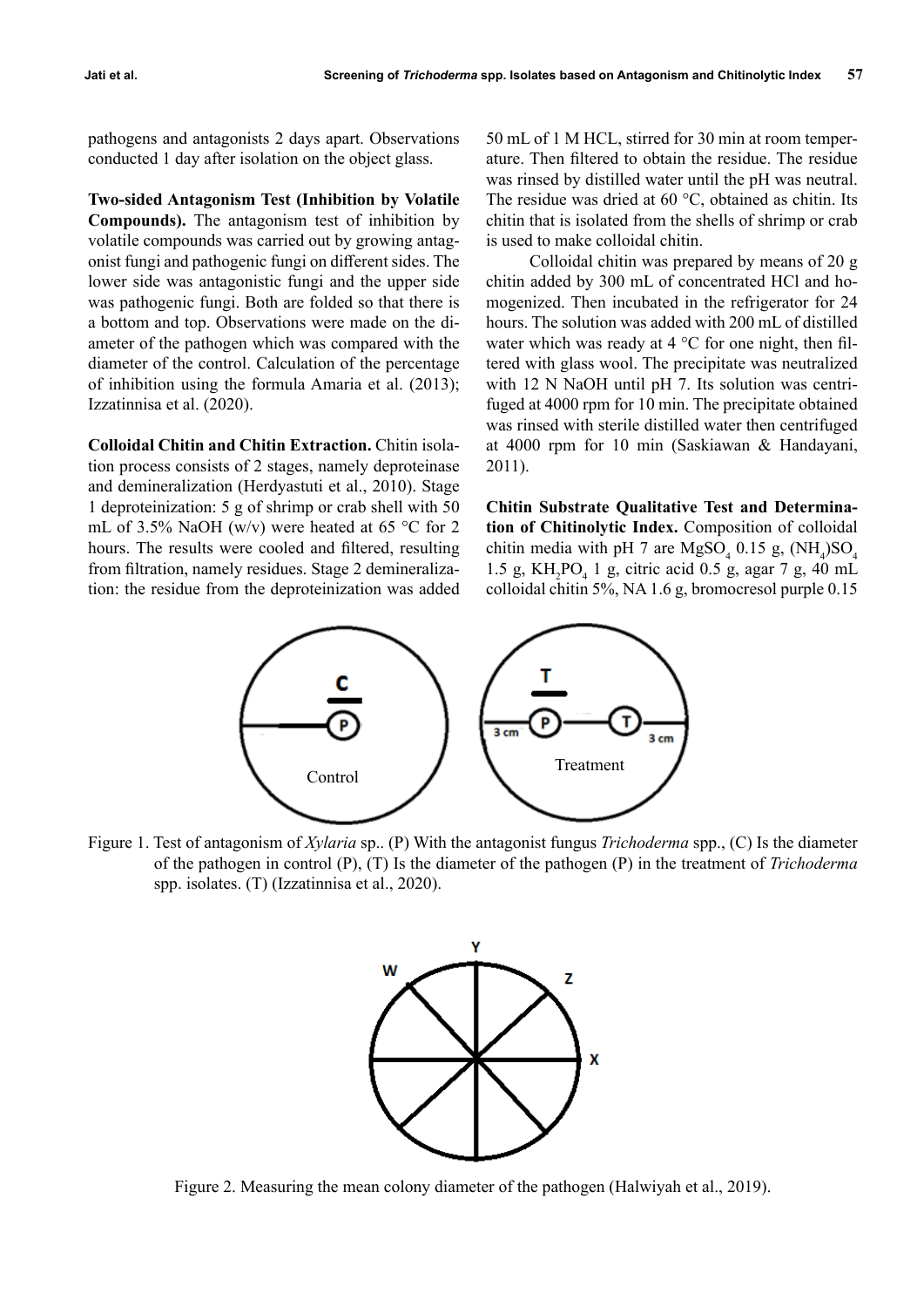g, 80 mL distilled water, afterwards sterilized by autoclave. *Trichoderma* spp. culture in PDA media was transferred to colloidal chitin agar media. Then incubated at 30 °C for 4 days. The activity of the chitinase enzyme was characterized by a change in the color of the chitinolytic medium from brown to purple. (Agrawal & Kotasthane, 2012). The determination of the chitinolytic index is perform by the formula (Suryadi et al., 2013; Khikmah et al., 2016):

Chitinolytic index  $=$   $\frac{\text{Clear zone diameter}}{\text{Colony diameter}}$ 

**Measurement of Chitinase Enzyme Activity.** Colloidal chitin media pH 7 was made by composition of  $MgSO_4$  0.15 g, (NH<sub>4</sub>)SO<sub>4</sub> 1.5 g, KH<sub>2</sub>PO<sub>4</sub> 1 g, citric acid 0.5 g, agar 7 g, colloidal chitin 5% 40 production media with pH 7 contained PDB 2.4 g,  $(NH_4)SO_4$  1.5 g, KH- $_2$ PO<sub>4</sub> 1 g, yeast extract 1 g, peptone 1 g, MgSO<sub>4</sub>.7H<sub>2</sub>O 0.15 g, and NaCl 1 g, colloidal chitin 5% 50 mL, sterilized by autoclave. A total 1500 µL of *T. viride* liquid culture was inoculated into 30 mL of chitinase production media. Then incubated at a temperature 28–32 ºC. Enzyme extraction was performed by centrifugation at 10,000 rpm at 4 ºC for 15 min (Wirawan & Herdyastuti, 2013). Incubation was performed for 6 days so that the enzyme extraction results were obtained from 1 day after incubation to 6 days after incubation. The

resulting supernatant is an extract of the crude enzyme chitinase.

Supernatant or crude enzyme extract of 2 mL plus 2 mL of 1% substrate (b/v) colloidal chitin and phosphate buffer pH 7 in the test tube was incubated at 37 ºC for 30 min. The centrifugation of the solution was carried out for 15 min at a speed of 10,000 rpm. The result is supernatant 2 mL added with 1 mL of DNS reagents. It was heated at 100 ºC for 10 min The mixture was cooled and measured absorbance using UV Vis spectrophotometer at a wavelength of 540 nm with N-acetyl glucosamine as a standard solution (Nafisah et al., 2017). The concentration of crude enzyme extract was determined using the equation in the standard curve solution (Halim et al, 2018).

# **RESULTS AND DISCUSSION**

**The Morphological Character of Four** *Trichoderma*  **spp. Isolates.** The appearance of *Trichoderma* isolates used in this study has macroscopically different forms. In general, *Trichoderma* spp. isolates have a type of colonies from white, cream white, whitish green until dark green. The colony form has a circular shape with a small circle standing out in the middle (Figure 3). The distinguishing between four colonies lies in the color and form of the circle in the middle. Microscop-



Figure 3. The morphological character of four *Trichoderma* spp. isolates by macroscopically and microscopically. T1 *Trichoderma* spp. isolate, T4 *Trichoderma* spp. isolate, T10 *Trichoderma* spp. isolates and T15 *Trichoderma* spp. isolate.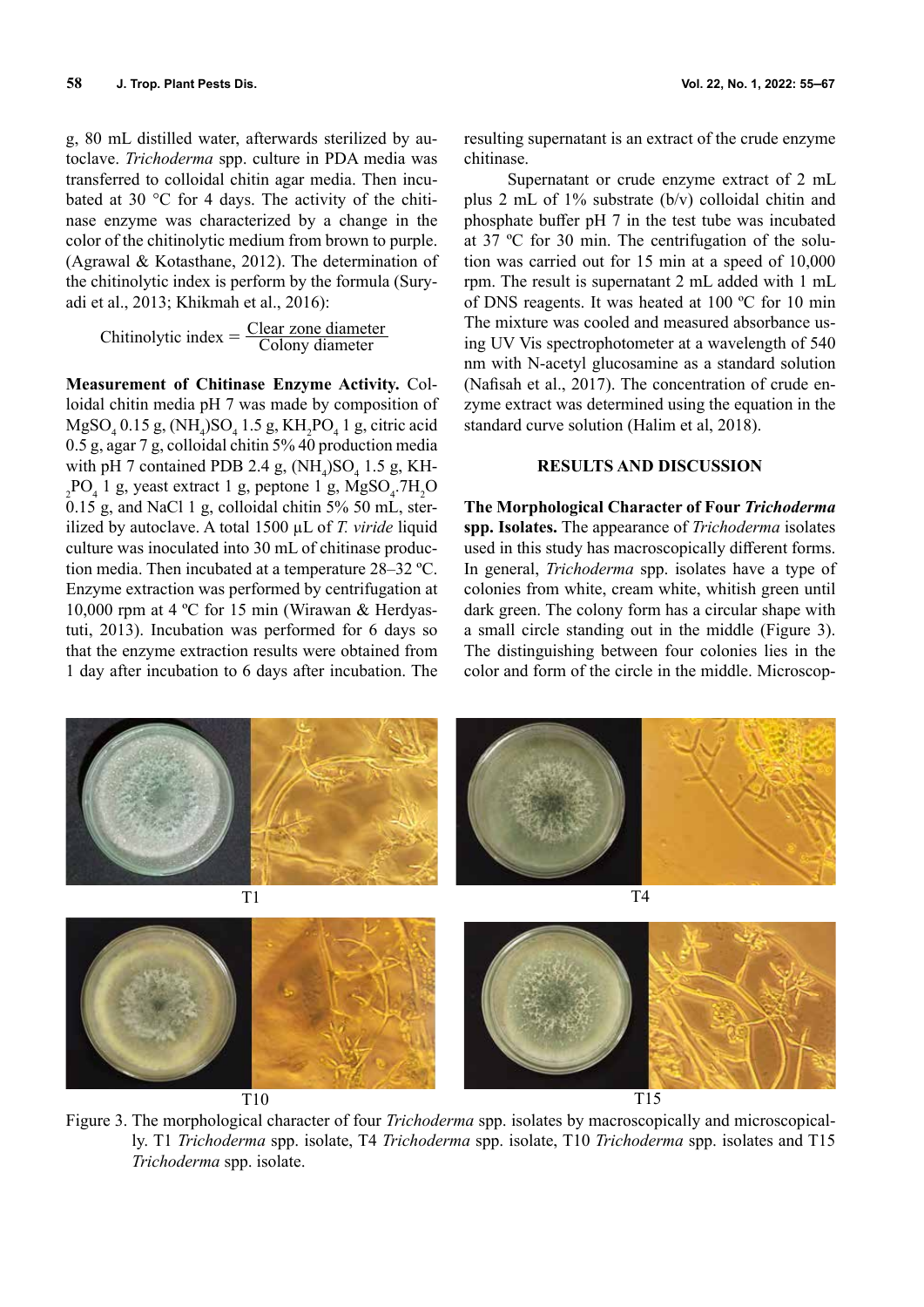ic characters are almost similar among these four isolates. The distinguishing characteristic of microscopic lies in the conidia and fialid forms (Table 1). Based on morphological characteristics in each isolate probably they were a different strain or species.

# **Antagonism Test of Four** *Trichoderma* **spp. Isolates.**

The results of the observation of the inhibition zone in the isolation antagonist test performed simultaneously showed that there was a growth inhibition of the pathogen *Xylaria* sp. compared to controls (Figure 4). Based on Figure 2, isolates that have high inhibitor ability is T10 isolate. The isolate that had the lowest inhibitor ability was T15 isolate. The growth of T15 isolate was faster than T10, but the slower growth of T10 isolates could suppress the growth of *Xylaria* sp. since the beginning. The growth of *Xylaria* at T15 was initially suppressed, but *Xylaria* hyphae over time were able to override the hyphae of *Trichoderma* T15 isolate.

The antagonism at the same isolation time showed that the isolate T10 had the highest inhibition zone compared to T1, T4 and T15. T10 isolates were not significantly different from T1 and significantly different from T4, T15 and controls. The percentage

Table 1. Morphological characteristic of isolates T1, T4, T10 and T15 by macroscopically and microscopically

|                 | Macroscopic                       |                                                                                                                                                                                                                                                                                            |                    | Microscopic                                                 |                           |        |
|-----------------|-----------------------------------|--------------------------------------------------------------------------------------------------------------------------------------------------------------------------------------------------------------------------------------------------------------------------------------------|--------------------|-------------------------------------------------------------|---------------------------|--------|
| Isolate         | Colour                            | Shape                                                                                                                                                                                                                                                                                      | Conidio-<br>phores | Fialid                                                      | Conidia                   | Hyphae |
| T1              | phae,<br>the inner circle         | Thick white hy- Round that filled the Hyaline and<br>whitish culture medium, hy- branched<br>green spores in phae shaped like thick<br>cotton, spore colo-<br>nies form a circle that<br>stands out in the mid-<br>dle and jagged at the<br>edge of the circle                             |                    | Lageniform to Subglobose<br>ampuliform shape<br>and hyaline |                           | Septum |
| T4              | spores                            | Thin white hy- Round that filled the Hyaline and Ampuliform Subglobose<br>phae, dark green culture medium, hy- branched<br>phae shaped like thin<br>cotton, spore colo-<br>nies form a circle that<br>stands out in the mid-<br>dle and it was jagged<br>until the center of the<br>circle |                    | and hyaline                                                 | shape to ellip-<br>soidal | Septum |
| T <sub>10</sub> | creamy<br>hyphae,<br>green spores | White to thick Round that filled the Hyaline and Lageniform Globose<br>white culture medium, hy- branched<br>dark phae shaped like thick<br>cotton, spore colo-<br>nies form a circle that<br>stands out in the mid-<br>dle and it was jagged<br>until the center of the<br>circle         |                    | and hyaline                                                 | to<br>subglobose<br>shape | Septum |
| T15             | Creamy<br>hyphae,<br>green spore  | white Round that filled the Hyaline and Ampuliform Subglobose<br>dark culture medium, hy- branched<br>phae shaped like thin<br>cotton, spore colo-<br>nies form a circle that<br>stands out in the mid-<br>dle and jagged at the<br>edge of the circle.                                    |                    | and hyaline                                                 | shape                     | Septum |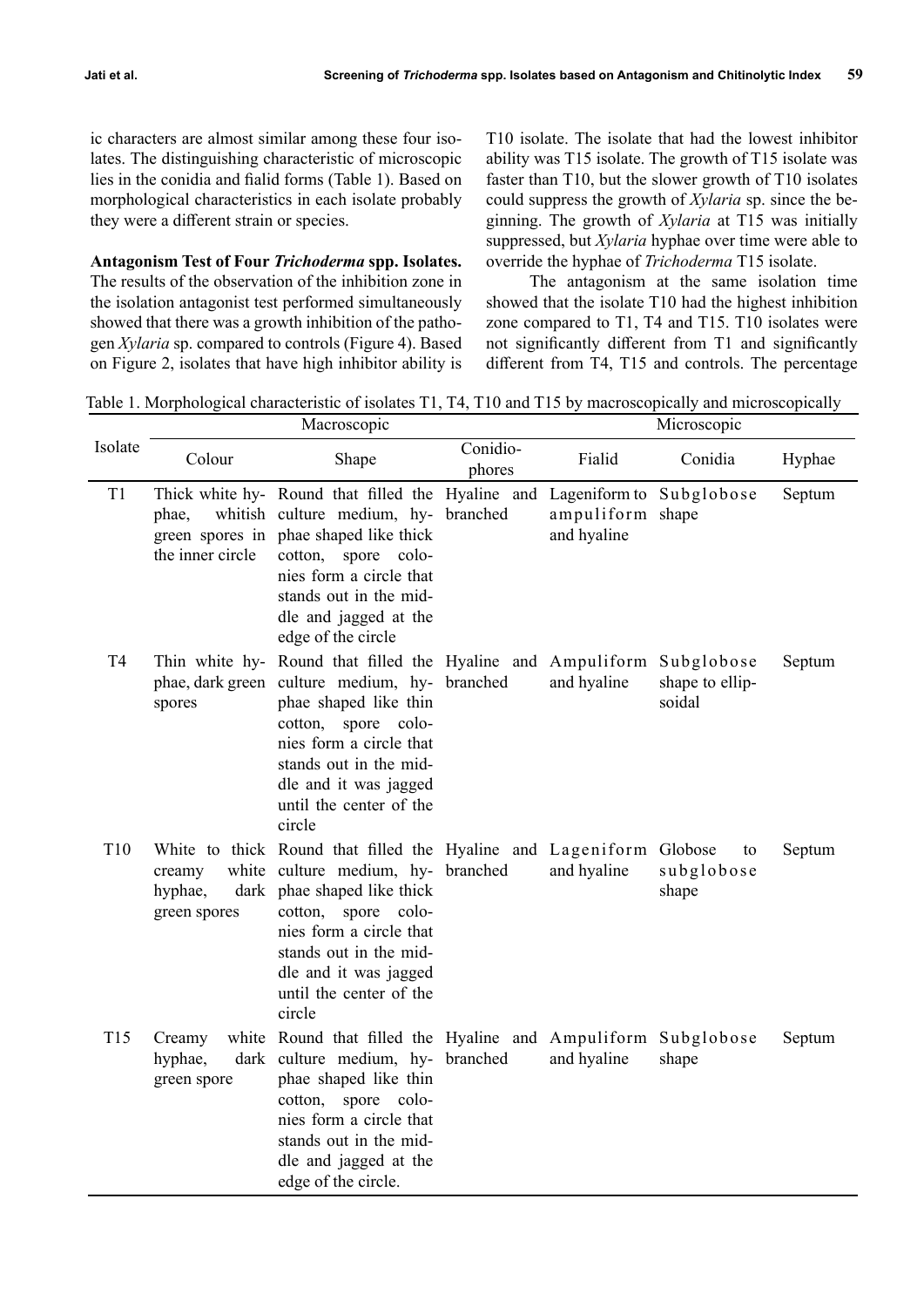of inhibition between T4 and T5 was not significantly different but significantly different from the control. Based on the data in Table 2. The highest percentage of inhibition is T10 with the percentage of inhibition reaching 73.33%.

The percentage value of inhibition with simultaneous incubation time  $T10 > 60\%$ , therefore it is possible to be a candidate for biological agents against *Xylaria* sp. As stated by Suanda (2019) that the percentage of inhibition of *Trichoderma* spp. with the dual culture method simultaneously inoculation if more than 60% it will have a good effect on disease suppression. The growth of *Trichoderma* spp. is faster than *Xylaria* sp. resulting in increased competitiveness.

Observation of parasitism was conducted by looking at the hyphae grown together on the glass object between *Xylaria* sp. and *Trichoderma* spp. micro-

scopically observed. Parasitism occurs when there is entanglement and damage to the hyphae of *Xylaria* sp.. All treatments showed a parasitism mechanism (Figure 5), it can be seen that the control hyphae *Xylaria* sp. look intact. In isolates T1, T4, T10 and T15, the hyphae of *Xylaria* sp. and *Trichoderma* spp. intertwine with each other and expansion of the hyphae occurs (Tasik et al., 2015). The mechanism of parasitism takes place physically, namely the presence of hyphae intertwined between antagonistic fungi and pathogens (Adnan et al., 2019).

Antagonism test to determine the percentage of inhibition by volatile compounds or secondary metabolites by *Trichoderma* was carried out using the two-sided method. In the lower position was *Trichoderma* spp. and on the upper side was *Xylaria* sp.. On the control, the bottom side of the PDA is empty and the top side



Figure 4. Isolation of antagonists simultaneously. (A) Control; (B) *Trichoderma* isolate T1; (C) *Trichoderma* isolate T4; (D) *Trichoderma* isolate T10; (E) *Trichoderma* isolate T15.

|  |  | Table 2. The results of antagonist test are undertake simultaneously |
|--|--|----------------------------------------------------------------------|
|  |  |                                                                      |

| Tuble 2. The results of untagonist test are undertake simulationship |                 |                          |  |  |
|----------------------------------------------------------------------|-----------------|--------------------------|--|--|
| No.                                                                  | Isolates        | Simultaneous inoculation |  |  |
|                                                                      | Control         | $0.00\,c$                |  |  |
|                                                                      | Τ1              | 69.00 a                  |  |  |
|                                                                      | T4              | 58.33 b                  |  |  |
|                                                                      | T <sub>10</sub> | 73.33 a                  |  |  |
|                                                                      | T <sub>15</sub> | 52.33 $b$                |  |  |
|                                                                      |                 | $LSD = 10.387$           |  |  |

Numbers accompanied by the same letter in the same column represent no significant difference based on Duncan's test at an 5% error rate.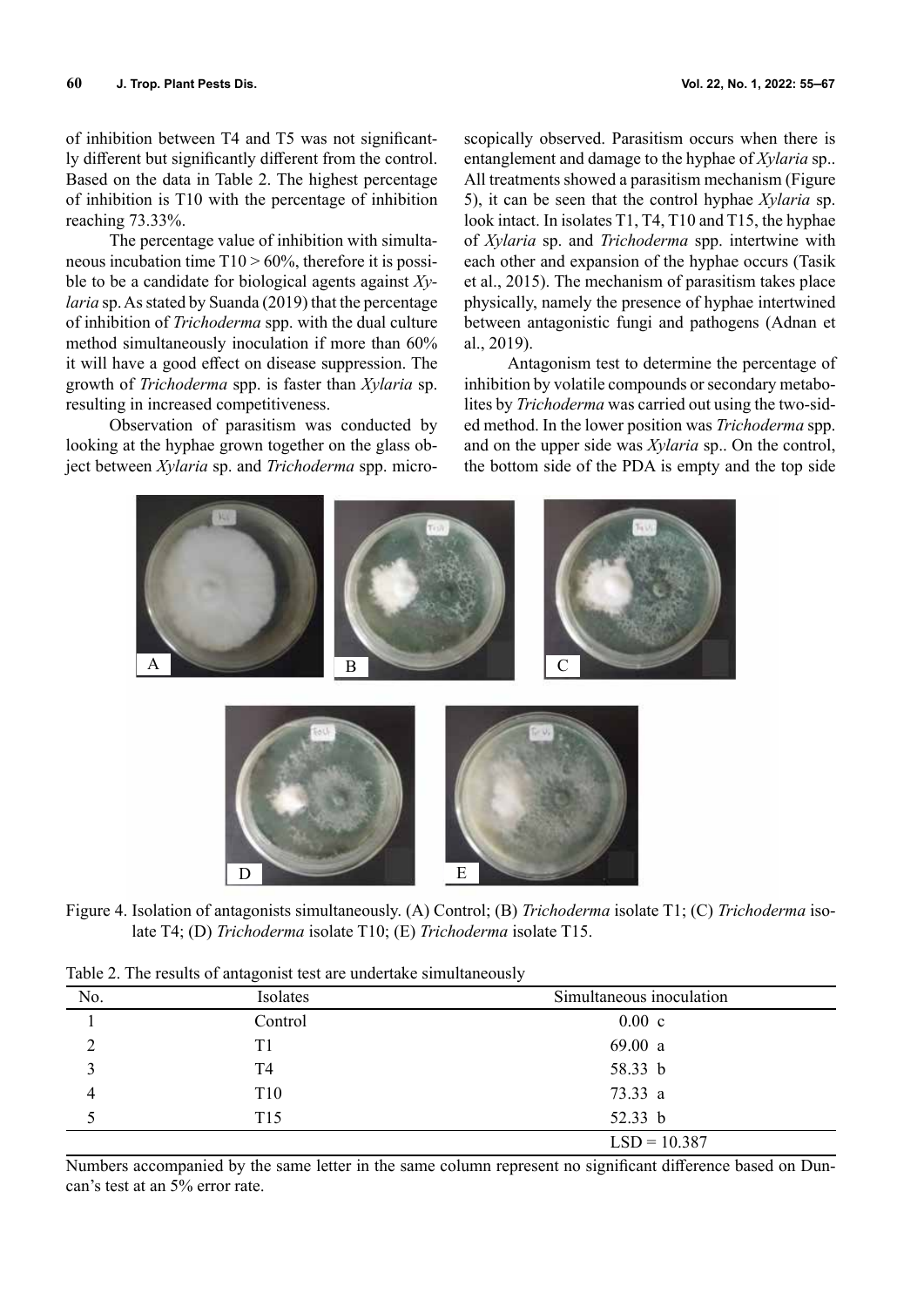was *Xylaria* sp.. The results of the antagonist test by volatile compounds released by *Trichoderma* can inhibit the growth of *Xylaria* sp. Figure 6. shows the barriers between treatment and control. The overall results of the inhibitory test due to volatile compounds were not significantly different in the percentage of inhibition zones between treatment and control between 41.6% to 54.33% as shown in (Table 3).

Antibiotic mechanism was not seen in the dual culture antagonist assay because of the clear zone at the end of the observation period. In the 2-sided test, it was seen that there was an inhibition of the growth of the pathogen compared to the control. This proves

that *Trichoderma* spp. releases secondary metabolites which are volatile so that it can be categorized as an antibiosis mechanism (Soesanto et al., 2013). Most of the *Trichoderma* species was tested by Qualhato et al. (2013) produced some volatile metabolites wich having a significant effects on the growth and development of the pathogens. The volatile chemical compounds of *Trichoderma* comes from the component (6-pentyl-a-pyrone) which is a derivative of (iso-cyanide) which is characterized by a distinctive odor (Kumar et al., 2017).

Some *Trichoderma* species produce fungitoxic compounds in design to cell wall destroying enzymes



Figure 5. Parasitism of *Trichoderma* spp. againts *Xylaria* sp. (A) Control; (B) *Trichoderma* isolate T1; (C) *Trichoderma* isolate T4; (D) *Trichoderma* isolate T10; (E) *Trichoderma* isolate T15.



Figure 6. Inhibition by antagonists volatile compound. (A) Control; (B) *Trichoderma* isolate T1; (C) *Trichoderma* isolate T4; (D) *Trichoderma* isolate T10; (E) *Trichoderma* isolate T15.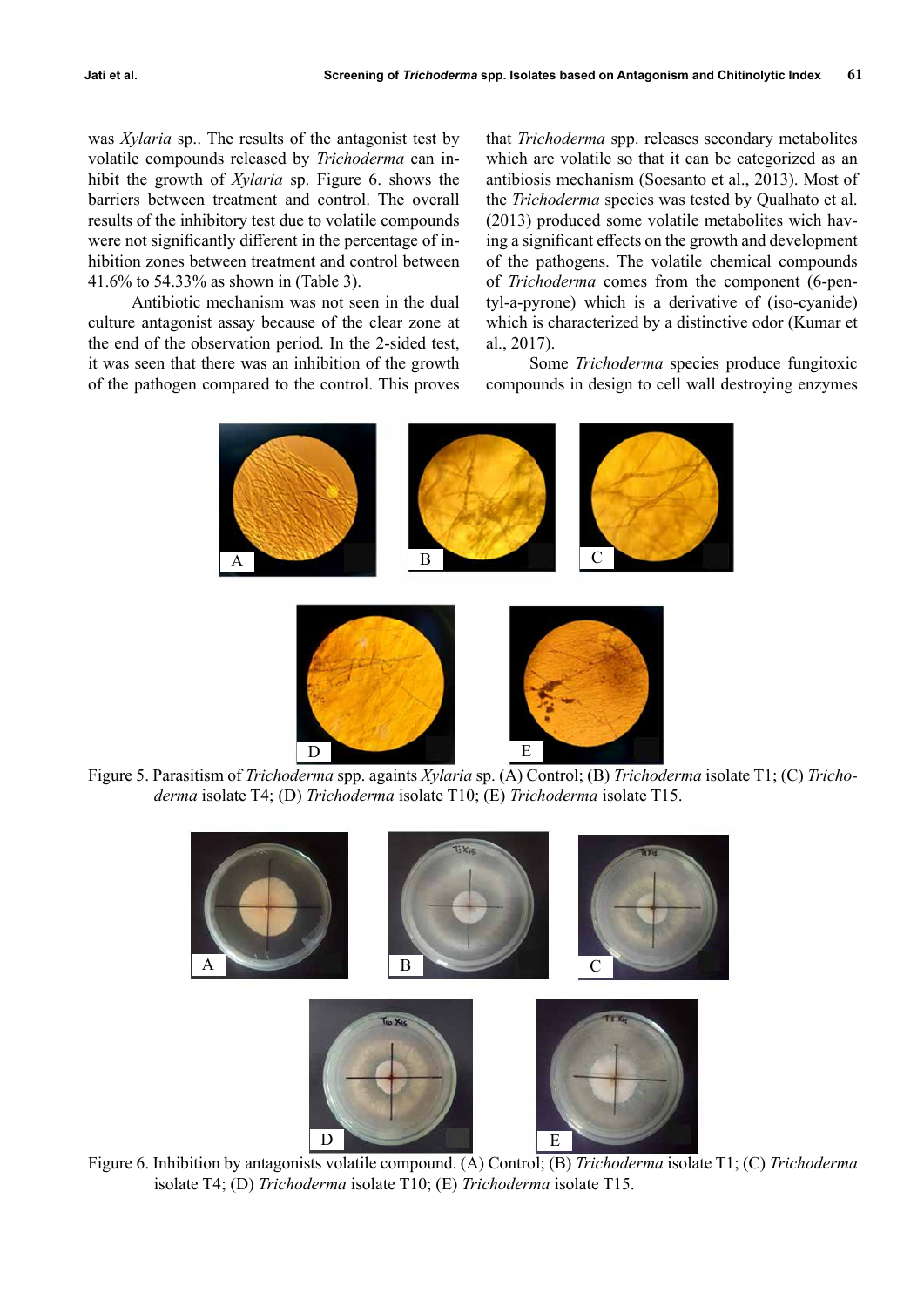and also have antibiotic peptides (peptaibol) which are secondary metabolites. Some of the peptaibols belonging to *Trichoderma* species such as: *T. atroviride* produces atroviridins, *T. asperellum* produces trichotoxin A, *T. harzianum* produces trichokindins, *T. koningii*  produces trichokonins (Daniel & Filho, 2007). The compound produced by *Trichoderma* has the potential to inhibit the growth of pathogenic fungi (Muhibbudin et al., 2021). The mechanism of mycoparasitism occurs because the *Trichoderma* fungus secretes proteins or enzymes that destroy cell walls. The enzyme is the chitinase enzyme.

**Chitin Substrate Qualitative Test and Chitinolytic Index**. The results of the qualitative test are shown in Figure 7 which exhibit a color change in the substrate medium. In the control that is not overgrown with

fungus, the media is orange. The results exhibit that there was a color change from orange to purple after the *Trichoderma* fungus was grown on chitin colloidal substrate media. The qualitative test was expressed in the chitinolytic index, namely the ratio between the diameter of the color change compared to the diameter of the *Trichoderma* spp. The results of the calculation of the chitinolytic index can be seen from the size of the diameter of the colony (Figure 8). The smaller the diameter of the colony, the greater the value of the chitinolytic index. In isolate T10, the value of the chitinolytic index was the highest and the value of the chitinolytic index in T15 was the lowest. This indicated that the T10 isolate produced more enzymes than the other isolates.

The color change in the chitin substrate medium indicates the presence of the chitinase enzyme. All

Table 3. Percentage of inhibition due to volatile compounds *Trichoderma* spp.

|                | ັ               | <b>A</b>                        |
|----------------|-----------------|---------------------------------|
| No.            | Isolates        | Percentage of inhibition $(\%)$ |
|                | Control         | 0.00 <sub>b</sub>               |
|                | T1              | 53.00 a                         |
| 3              | T4              | 52.00a                          |
| $\overline{4}$ | T <sub>10</sub> | 54.33 a                         |
|                | T15             | 41.67a                          |
|                |                 | $LSD = 18.6$                    |

Numbers accompanied by the same letter in the same column show no significant difference based on the duncan test at a 5% error rate.



Figure 7. Chitinolytic qualitative test of *Trichoderma* spp. isolates. (A) Control; (B) *Trichoderma* isolate T1; (C) *Trichoderma* isolate T4; (D) *Trichoderma* isolate T10; (E) *Trichoderma* isolate T15.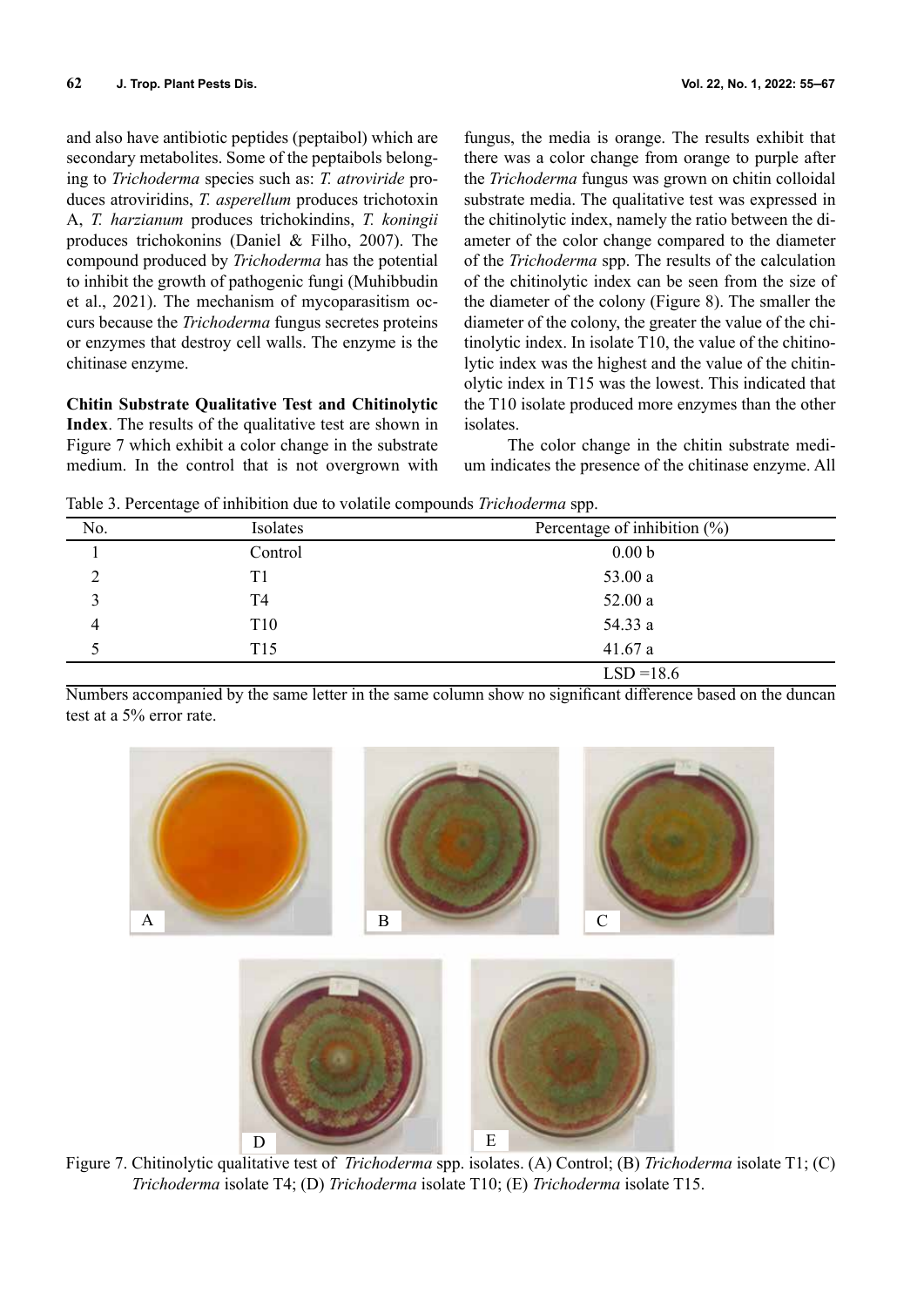isolates selected in the antagonist test had different amounts of the chitinase enzyme. The main factor in the lysis of pathogenic cell walls in the mycoparasitism process is the presence of various extracellular enzymes, one of which is the chitinase enzyme (Verma et al., 2007). Chitin in fungal cell walls protects against hyphae aging, autolysis and mycoparasitism attacks. The factor that affects the chitinase enzyme is the ability to access the substrate (Poria et al., 2021). The second largest polysaccharide sequence after cellulose is chitin, both of which have biopolymers. Components of chitin 1,4 linked to N acetyl glucosamine. Chitin is abundant in the exoskeleton of Ecdysozoa and in fungal cell walls which makes fungal cell walls stable. Chitin in fungi is a component of membranes and cell walls of hyphae, conidiophores, conidia, spores (Elsoud & El Kady, 2019).

Selection of biological agents based on simultaneous antagonism and chitinolytic enzyme tests qualitatively, isolate T10 was the selected isolate that could be used as biological agent for controlling root and stem rot disease of *Xylaria* sp. The antagonist mechanism of the T10 isolate is nutritional competition because the growth of the T10 isolate is faster if there are pathogens. The second mechanism of antagonism is parasitism by the fungus *Trichoderma* spp. in inhibiting the growth of the fungus *Xylaria* sp. In this process, the chitinase enzyme plays a role in damaging the cell wall of the *Xylaria* sp. so that the hyphae become damaged and fungal growth stops. Chitinase enzyme activity was measured using a spectrophotometer with a wavelength of 540 nm.

**Enzyme Activity Measurement of Selected** *Trichoderma* **spp. Isolate.** The selected isolate in the antago-

nist test and the qualitative test of the chitinase enzyme are isolate T10. Chitinase enzyme activity test was implemented to determine the ability of the chitinase enzyme released by *Trichoderma* spp. in degrading pathogenic chitin. Based on the test results, the chitinase enzyme activity expressed in units/mL of chitinase enzyme activity reached 10.99 units/mL (Figure 9).

The activity of the chitinase enzyme on the first day of incubation until the third day showed an increase, the activity of the chitinase enzyme increased slowly on the first day to the third day, then the enzyme activity increased sharply on the fourth day. Enzyme activity decreased on the fifth and sixth days. This is in accordance with the research of Corneliyawati et al. (2018) that the activity of the chitinase enzyme after 5 days will decrease until the 10 days of incubation. The decrease in activity was due to a number of living cells decreasing in number so the substrate was also reduced. The higher value of the enzyme activity, it means a higher ability to degrade the chitinase of pathogenic fungi which causes damage to the cell wall of the pathogen, thereby inhibiting a pathogen growth. The higher enzyme activity, it means higher producing of N acetyl glucosamine, thereby the ability of the enzyme to degrade the substrate more optimally (Insani & Herdyastuti, 2016).

The stages of chitin degradation by the chitinase enzyme initiate by lytic polysaccharide monooxygenases (LPMOs) and endochitinase that destruct the chitin polymer at the fungal cell wall section and there are reduced and non-reduced parts and also loss of substrate. After the polymer chain is broken, the reduced part of the chain will attach to the exochitinase site. Part of the element of exochitinase is Chito oligosaccharides (CHOs) whose constituents are N-acetyl-glu-



Figure 8. The development of the chitinolytic index value up to 5 days after isolation.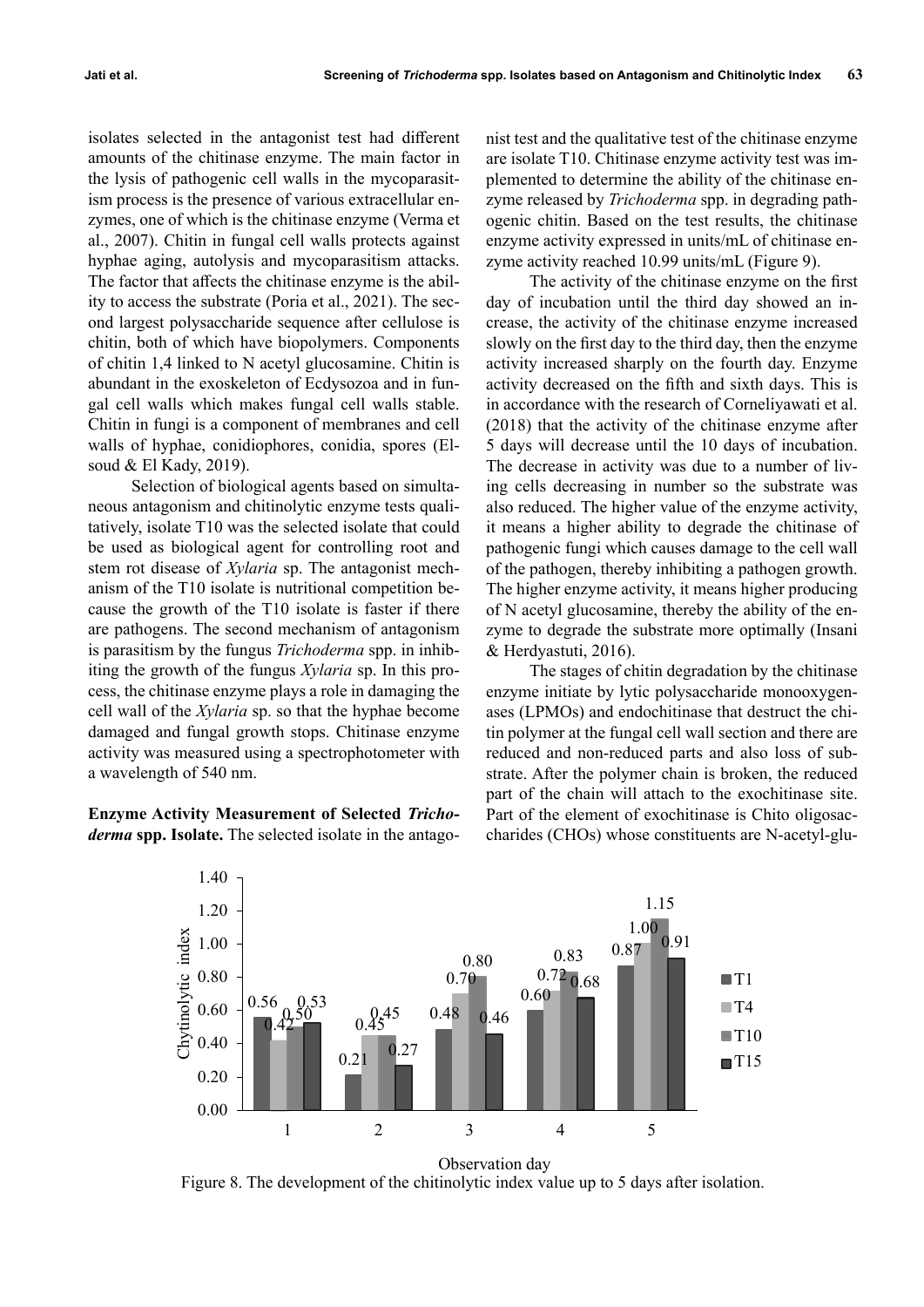

Figure 9. Results of chitinase enzyme activity *Trichoderma* spp. (isolate T10) for 6 days.

cosamineidase. These CHOs will provide a substrate for N acetyl glucosamine from other chitinases, both endochitinase and exochitinase so that the chitin polymer layer can be degraded (Langner & Göhre, 2016).

# **CONCLUSION**

The selection of *Trichoderma* spp. isolates from the Indonesian Sugar Research Institute (ISRI) collection resulted in isolates that have a potential as biological agents for the pathogen *Xylaria* sp. Selection with the antagonist test illustrates the ability of the antagonist to the competition, antibiosis and mycoparasitism. The selection of wall-degrading enzymes illustrates the ability of mycoparasitism related to the pathogenicity of antagonistic fungi. ISRI isolate T10 was the isolate that had the highest antagonism ability and had chitinase enzyme. The ability to degrade pathogenic chitin is quite high with the activity value of the coarse enzyme extract at a 10-1 dilution is 10.99 units/mL.

## **ACKNOWLEDGMENTS**

The author would like to thank the researchers, technical implementers as well as internship and research students at the Indonesian Sugar Research Institute. Thanks to Dr. Lilik Koesmihartono Putra and Ari Kristini, S.P., M.plant.prot (Researcher), Arunda, S.P. (Laboratory), Edi Sanyoto (Technical Implementer), Mustajab (Technical Implementer), and Garind (UM Student) for their assistance, so this research can be completed as well.

### **FUNDING**

Research funding was independently funded.

# **AUTHORS' CONTRIBUTIONS**

WWJ considered and planned the experiment. WWJ carried out the isolation of *Trichoderma* spp. for antagonistic test. I performed molecular work, analysis and interpreting the inhibition of *Trichoderma* spp. against *Xylaria* sp. WWJ prepared the manuscript, ALA, LQA, SD data interpretation and manuscript writing and editing. ALA as a promoter focus on mycology, LQA as a promoter focus on biotechnology and enzymes. SD as a promoter focus on biological control. The authors provided response and comments on the research flow, data analysis and interpretation as well as shape of the manuscript. All the authors have read and approved the final manuscript.

# **COMPETING INTEREST**

Authors declares that there is no competing interest regarding to the publication of this manuscript.

## **REFERENCES**

Adnan M, Islam W, Shabbir A, Khang KA, Ghramh HA, Huang Z, Chen HYH, & Lu GD. 2019. Plant defense against fungal pathogens by antagonistic fungi with *Trichoderma* in focus. *Microb. Patog.* 129: 7–18. https://doi.org/10.1016/j.mic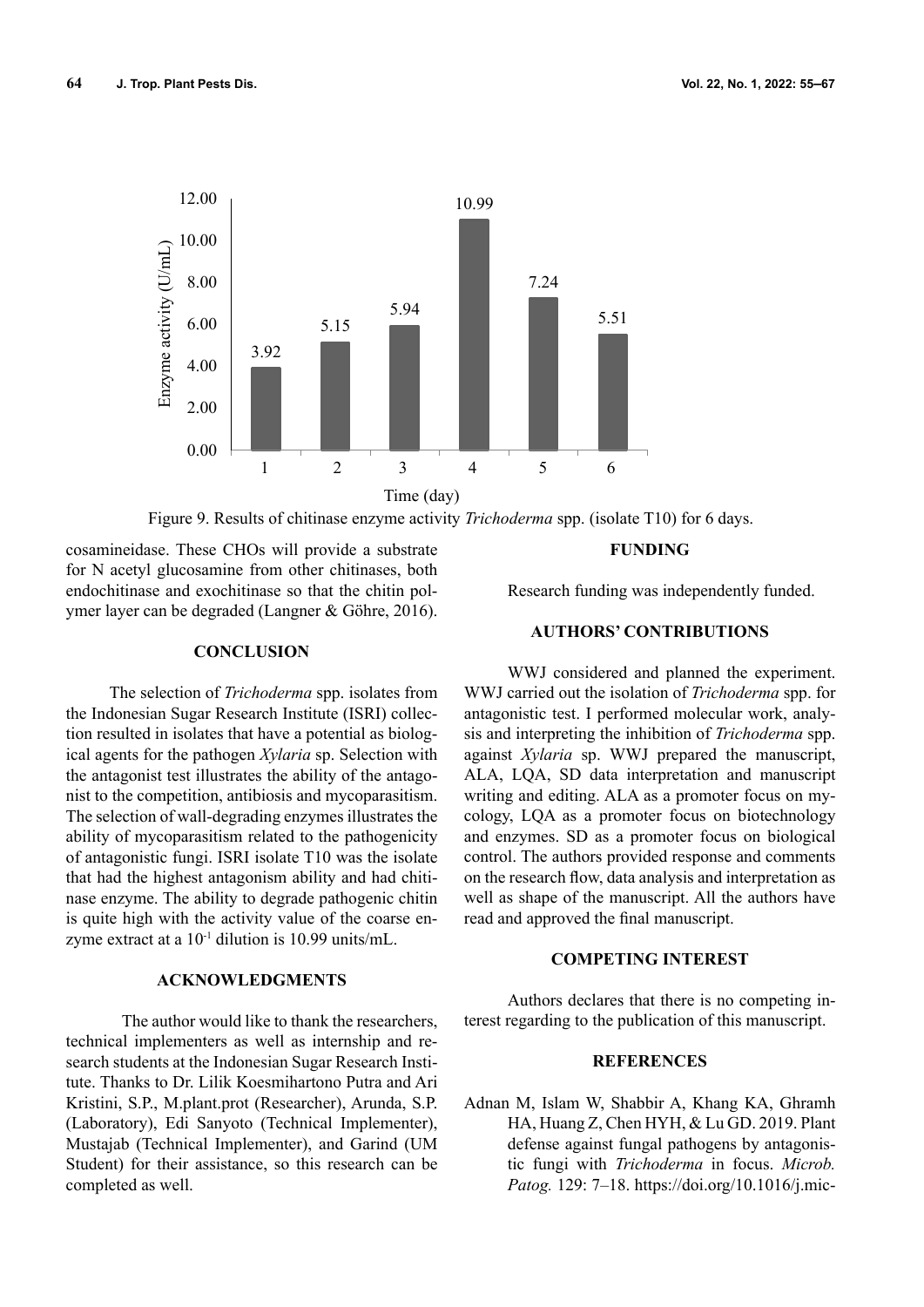path.2019.01.042

- Agrawal T & Kotasthane AS. 2012. Chitinolytic assay of indigenous *Trichoderma* isolates collected from different geographical locations of Chhattisgarh in Central India. *SpringerPlus*. 1(73): 1–10. https://doi.org/10.1186/2193-1801-1-73
- Alfizar, Marlina, & Susanti F. 2013. Kemampuan antagonis *Trichoderma* sp. terhadap jamur patogen in vitro [The ability of antagonist *Trichoderma* sp. against some pathogenic fungus *in vitro*]. *J. Floratek*. 8(1): 45–51.
- Amaria W, Taufiq E, & Harni R. 2013. Seleksi dan identifikasi jamur antagonis sebagai agens hayati jamur (*Rigidoporus microporus*) pada tanaman karet [Selection and identification of antagonistic fungi as biological agents of white root disease (*Rigidoporus microporus*) in rubber]. *Buletin RISTRI*. 4(1): 55–64.
- Berlian I, Setyawan B, & Hadi H. 2013. Mekanisme antagonisme *Trichoderma* spp. terhadap beberapa patogen tular tanah [Mechanism of antagonism of *Trichoderma* spp. againts several soil borne pathogens]. *Warta Perkaretan*. 32(2): 74– 82. https://doi.org/10.22302/ppk.wp.v32i2.39
- Cherkupally R, Amballa H, & Reddy BN. 2016. In vitro antagonistic activity of *Trichoderma* and *Penicillium* species against *Macrophomina phaseolina* (Tassi) Goid. *Ann. Biol. Res*. 7(9): 34–38.
- Corneliyawati E, Massora, Khikmah, & Arifin AS. 2018. Optimalisasi produksi enzim kitinase pada isolat jamur kitinolitik dari sampel tanah rizosfer [Optimization of chitinase enzyme production in chitinolytic fungal isolates from rhizosphere soil samples]. *Edubiotik.* 3(01): 62–69. https://doi.org/10.33503/ebio.v3i01.80
- Cui Z, Wang Y, Lei N, Wang K, & Zhu T. 2013. *Botrytis cinerea* chitin synthase BcChsVI is required for normal growth and pathogenicity. *Curr. Genet.* 59: 119–128. https://doi.org/10.1007/s00294- 013-0393-y
- Daniel JFdS & Filho ER. 2007. Peptaibols of *Trichoderma*. *Nat. Prod. Rep.* 24(5): 1128–1141. http:// dx.doi.org/10.1039/b618086h
- Elsoud MMA & El Kady EM. 2019. Current trends in fungal biosynthesis of chitin and chitosan. *Bull. Natl. Res. Cent.* 43: 59. https://doi.org/10.1186/ s42269-019-0105-y
- Fang JG & Lee CS. 2000. Root and basal stem rot. In: Rott P, Bailey RA, Comstock JC, Croft BJ, & Saumtally AS (Eds.). *A Guide to Sugarcane Diseases. Cirad and ISSCT.* pp. 170–173. CIRAD Organization.
- Gow NAR, Latge JP, & Munro CA. 2017. The fungal cell wall: structure, biosynthesis, and function. *Microbiol. Spectr.* 5(3): FUNK-0035-2016. https://doi.org/10.1128/microbiolspec.FUNK-0035-2016
- Halim Y, Hardoko, & Christy A. 2018. Optimum conditions for N-acetyl glucosamine production from *Penaeus monodon* shrimp shells by solid state fermentation using *Trichoderma virens*. *AJMBES.* 20(4): 1081–1088.
- Halwiyah N, Ferniah RS, Raharjo B, & Purwantisari S. 2019. Uji antagonisme jamur patogen *Fusarium solani* penyebab penyakit layu pada tanaman cabai dengan menggunakan *Beauveria bassiana* secara in vitro [Antagonism test of the pathogenic fungus *Fusarium solani* that causes wilt disease in chili plants using *Beauveria bassiana* in vitro]. *Jurnal Akademika Biologi*. 8(2): 8–17.
- Hastuti US & Rahmawati I. 2016. The antagonism mechanism of *Trichoderma* spp. towards *Fusarium solani* mold. *J. Pure App. Chem. Res.* 5(3): 178–181. http://dx.doi.org/10.21776/ub. jpacr.2016.005.03.260
- Herdyastuti N, Cahyaningrum SE, Raharjo TJ, Mudasir, & Matsjeh S. 2010. Chitynolitic bactery activity isolated from the mud fields. *Berk. Penel. Hayati.* 15(2): 107–111. https://doi. org/10.23869/bphjbr.15.2.20102
- Insani KV & Herdyastuti N. 2016. Pengaruh konsentrasi enzim optimum pada pembentukan N-asetilglukosamin [Effect of optimum enzyme concentration in the establishment of N-acetylglucosamine]. *UNESA Journal of Chemistry*. 5(3): 60–63.
- Izzatinnisa, Utami U, & Mujahidin A. 2020. Uji antagonisme beberapa fungi endofit pada tanaman kentang terhadap *Fusarium oxysporum* secara *in vitro* [Antagonistic effect of several endophyte fungi in potato plants against *Fusarium oxysporum* in vitro]. *Jurnal Riset Biologi dan Aplikasinya.* 2(1): 18–25. https://doi.org/10.26740/ jrba.v2n1.p18-25

Khikmah N, Margiono S, & Kasiamdari RS. 2016. Iso-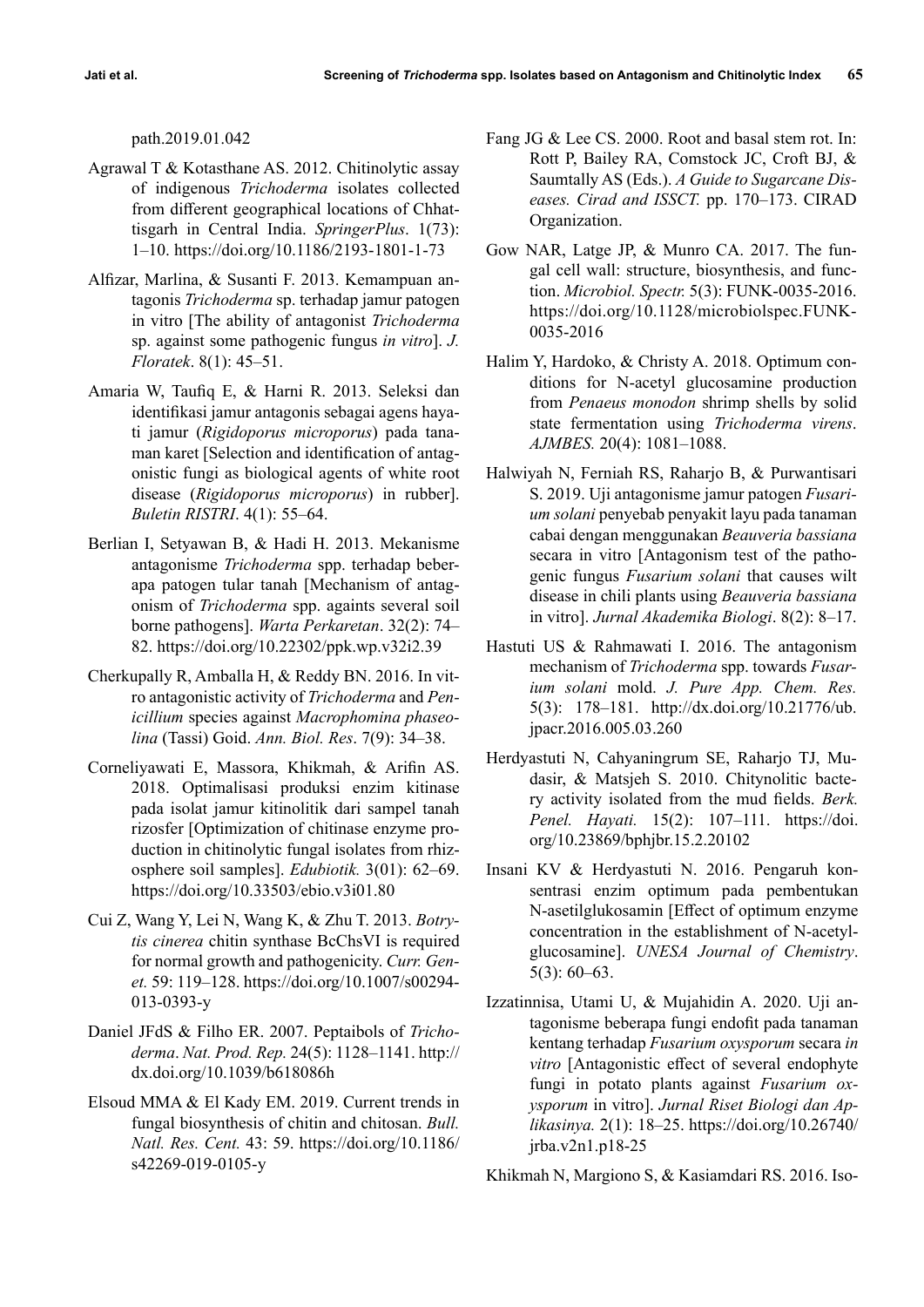lasi, seleksi, identifikasi kapang kitinolitik yang diisolasi dari tanah pembuangan limbah udang dan rizosfer solanaceae [Selection and identification of chitinolytic fungi isolated from shrimp waste soil and Solanaceae rhizosphere]. *Biota*. 1(1): 1–8. https://doi.org/10.24002/biota. v1i1.706

- Kumar G, Maharshi A, Patel J, Mukherjee A, Singh HB, & Sarma BK. 2017. *Trichoderma*: a potential fungal antagonist to control plant diseases. *SATSA Mukhapatra*-*Anual Technical Issue* 21: 206–218.
- Langner T & Göhre T. 2016. Fungal chitinases: function, regulation, and potential roles in plant/pathogen interactions. *Curr. Genet*. 62(2): 243–254. https://doi.org/10.1007/s00294-015-0530-x
- Lee YS, Han SS, & Jeong IS. 2002. Taxonomical characteristics of *Xylaria* spp. collected from Malaysia. *Mycobiology*. 30(4): 193–196.
- Maryono T, Widiastuti A, & Priyatmojo A. 2017. Penyakit busuk akar dan pangkal batang tebu di Sumatera Selatan [Sugarcane root and basal stem rot disease in South Sumatera]. *J. Fitopatol. Indones*. 13(2): 67–71.
- Muhibbudin A, Setiyowati EM, & Sektiono AW. 2021. Mechanism antagonism of *Trichoderma* viride againts several types of pathogens and productions of secondary metabolites. *Agrosaintifika: Jurnal Ilmu-Ilmu Pertanian*. 4(1): 243–252.
- Nafisah H, Pujiyanto S, & Raharjo B. 2017. Isolasi dan uji aktivitas kitinase isolat bakteri dari kawasan Geotermal Dieng [Isolation and test of chitinase activity of bacterial isolates from Dieng Geothermal area]. *Bioma: Berkala Ilmiah Biologi.* 19(1): 22–29. https://doi.org/10.14710/ bioma.19.1.22-29
- Poria V, Rana A, Kumari A, Grewal J, Pranaw K, & Singh S. 2021. Current perspectives on chitinolytic enzymes and their agro-industrial applications. *Biology*. 10(12): 1319. https://doi. org/10.3390/biology10121319
- Qualhato TF, Lopes FAC, Steindorff AS, Brandão RS, Jesuino RSA, & Ulhoa CJ. 2013. Mycoparasitism studies of *Trichoderma* species against three phytopathogenic fungi: evaluation of antagonism and hydrolytic enzyme production. *Biotechnol Lett.* 35(9): 1461–1468. https://doi. org/10.1007/s10529-013-1225-3
- Saskiawan I & Handayani R. 2011. Hidrolisis kitin melalui fermentasi semi padat untuk produksi N-asetilglukosamina [Production of N-acetyl-D-glucosamine by submerged fermentation from chitin]. *Berita Biologi.* 10(6): 721–728.
- Sitepu R, Sunaryo, Widyatmoko K, & Purwoko H. 2010. Root and basal stem root disease of sugarcane in Lampung, Indonesia. *Proc. Int. Soc. Sugar Cane Technol*. 27: 1–6.
- Soesanto L, Mugiastuti E, Rahayuniati RF, & Dewi RS. 2013. Uji kesesuaian empat isolat *Trichoderma* spp. dan daya hambat in vitro terhadap beberapa patogen tanaman [Compatibility test of four *Trichoderma* spp. isolates and in vitro inhibition ability on several plant pathogens]. *J. HPT Tropika*. 13(2): 117–123. https://doi. org/10.23960/j.hptt.213117-123
- Suanda IW. 2019. Karakterisasi morfologis *Trichoderma* sp. isolat JB dan daya hambatnya terhadap jamur *Fusarium* sp. penyebab penyakit layu dan jamur akar putih pada beberapa tanaman [The morphological characterization of *Trichoderma* sp. isolate JB and its inhibitory power on *Fusarium* sp. causing wilt desease and white root rot in several plants]. *Widya Biologi*. 10(2): 99 – 112.
- Suanda IW & Ratnadi NW. 2017. Karakterisasi morfologis *Trichoderma* sp. isolat JB dan daya antagonisme terhadap patogen penyebab penyakit rebah kecambah (*Sclerotium rolfsii* Sacc.) pada tanaman tomat [Morphological characterization of *Trichoderma* sp. JB isolate and its antagonism against the pathogen causing damping off disease (*Sclerotium rolfsii* Sacc.) in tomato plants]. Widyadari, 17 (22): 224–253.
- Suryadi Y, Priyatno TP, Samudra IM, Susilowati DN, Lawati N, & Kustaman, E. 2013. Pemurnian parsial dan karakterisasi kitinase asal jamur entomopatogen *Beauveria bassiana* isolat BB200109 [Partial purification and characterization of chitinase from entomopathogenic fungus *Beauveria bassiana* isolate BB200109]. *Jurnal AgroBiogen*. 9(2): 77–84.
- Tasik S, Widyastuti SM, & Harjono. 2015. Mekanisme parasitisme *Trichoderma harzianum* terhadap *Fusarium oxysporium* pada semai *Acacia mangium* [Mechanism of parasitism of *Trichoderma harzianum* on *Fusarium oxysporum* on *Acacia mangium* seedlings]. *J. HPT Tropika*. 15(1):